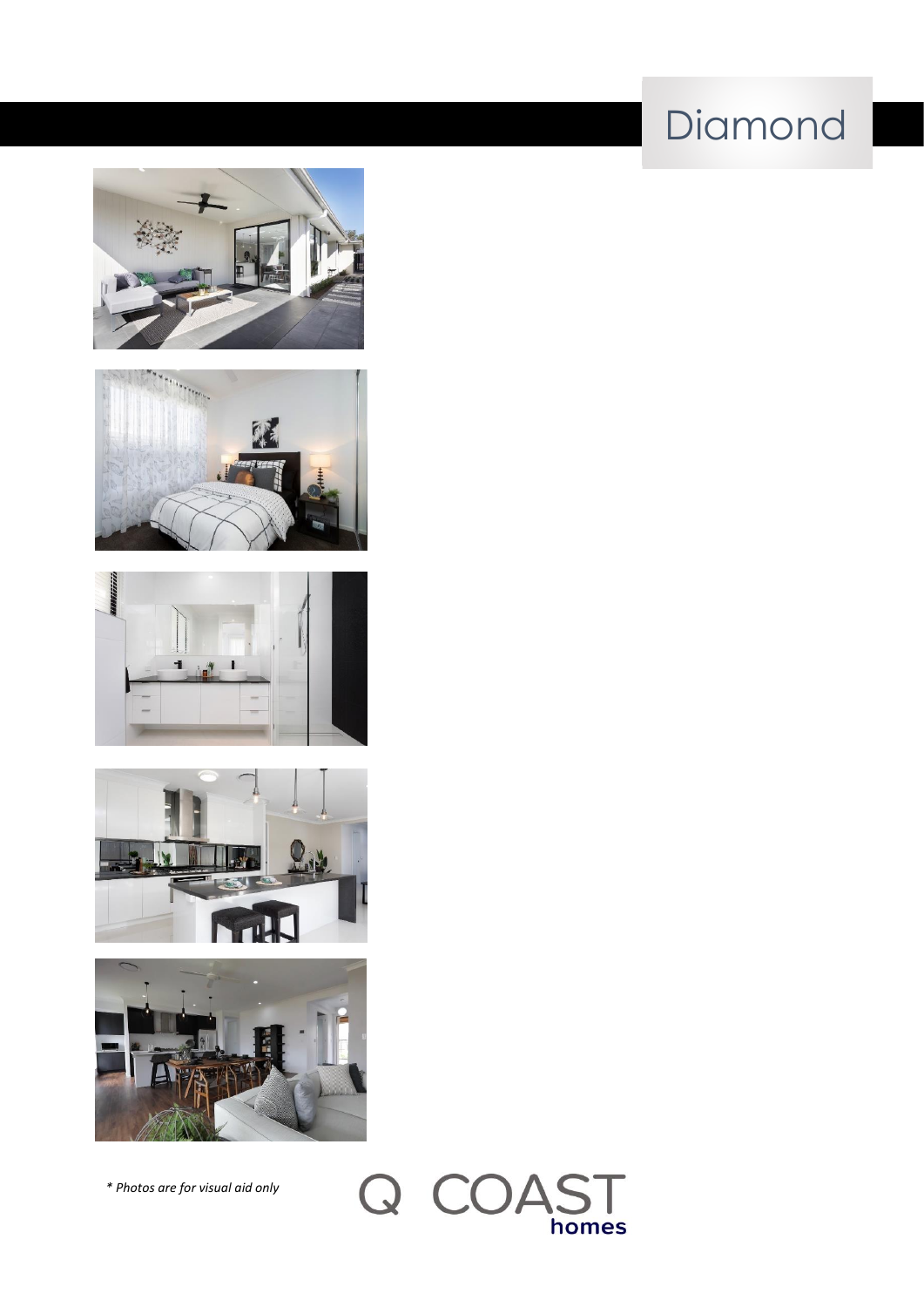### PRELIMINARIES:

- Council approved working plans all fees and charges (excluding infrastructure charges or council contributions
- Customised specifications, contract & tender
- Soil tests and contour survey
- 6 Star energy efficiency
- Building structure to meet N2 building classification
- Footings and slab constructed to Engineer's details
- Contour survey as required
- Temporary power and W.C.
- Water connection storm-water and sewerage to site
- QMBA fixed price Residential Building Contract
- Building Services Authority insurance, Six (6) year structural guarantee
- Full perimeter & slab penetrations physical or chemical termite control (as per current Australian standard)
- Preparation of site up to 500mm fall. Existing retaining walls are not covered under this Contract
- Fixed price site costs up to H2 Site Classifications (excluding rock)
- Fixed price excludes any mandatory covenant requirements above Q Coast Homes standard specifications and inclusions

#### SITE WORKS:

• Extent of site works – site scrape of vegetation, cut and fill to designed levels FOOTINGS:

• Waffle Pod type footings to suit "H" class soil – 225mm high with 85mm thick slab including piering

#### PLUMBING AND DRAINAGE:

- Plumbing and drainage as per council requirements
- External garden taps: two (2)
- Dishwasher cold water point

#### GAS PLUMBING:

• Provide connection from gas bottles or gas mains to a Rheem 26 Metro Gas HWS

- FRAMES & TRUSSES: (Treated)
- N<sub>2</sub> Wind Rating
- Wall Sarking (R1 Rated) to meet Energy Efficiency requirements
- To be constructed in accordance with current building regulations
- Frame and trusses to be erected in accordance with current building code
- Ceiling heights as indicated on working drawings (2400mm nominal)

#### EXTERIOR:

- EXTERIOR WALLS: *as indicated on plans*
- Brickwork Selection of bricks from Builders Standard Range
- Render *-* To front feature columns of façade only
- Cladding as per plan
- ROOFING: *as indicated on plans*
- Roof pitch as indicated on plans
- Ceiling Insulation to meet Energy Efficiency requirements
- Eaves 450mm wide (when not restricted by boundary clearances and covenant requirements)
- Bristile Cement Roof Tiles Designer Range
- Colorbond Metal Roof *(Optional Extra)* Builders Standard Range FASCIA & GUTTER:
- Colorbond from Builders Standard Range
- WINDOWS, SLIDING DOORS & SECURITY SCREENS:
- Standard colour powder coated aluminium from Builders Standard Range
- Amplimesh Grille Security Screens: To sliding windows, hinged front door, laundry door,

 and sliding doors only (excludes garage doors, stacker doors & bi-fold doors) GARAGE DOOR:

• Standard Colorbond Automatic Panel Lift with two (2) handsets











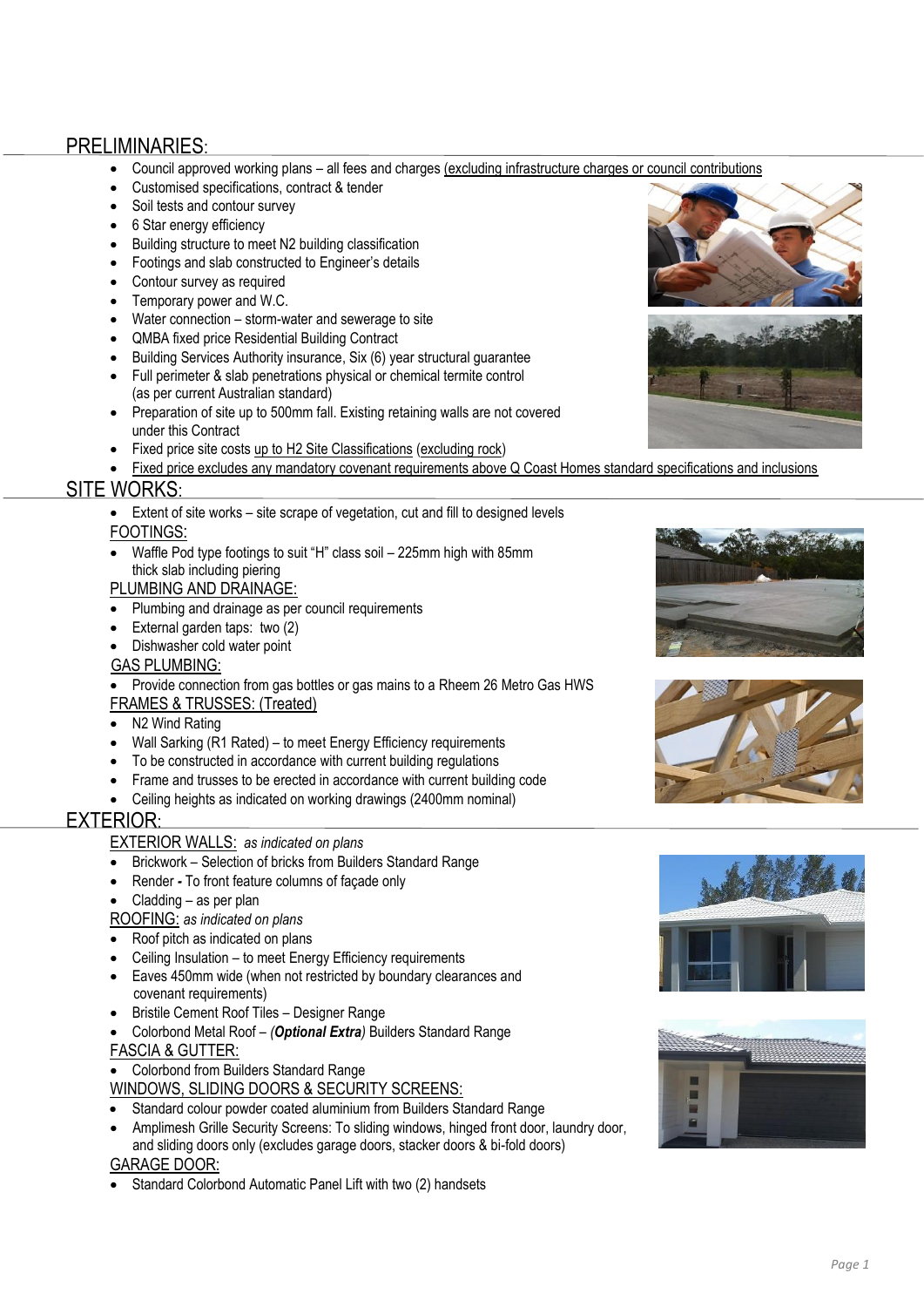#### FRONT DOOR FURNITURE:

• Gainsborough Tri-lock entry lock for 820 Doors, 600mm pull handle with mortice lock for 1200 Doors ENTRY DOOR:

• Hume Entrance Door paint grade from Builders Standard Range



#### LANDSCAPING: (excluding acreage blocks)

- Including: fully landscaped with plants, mulch and river rock to front yard, turf to front and rear
- Garden Edging complete



#### DRIVEWAY:

**Exposed Aggregate** 

#### PORCH & ALFRESCO:

• 450 x 450 Textured tiles

#### CLOTHES LINE:

• Standard 27" fold down wall mounted clothesline

#### LETTERBOX:

• Polytek



# 57

#### FENCING: (excluding acreage blocks)

• 1800mm (approx) high timber fence with standard timber fence returns to house & gate



П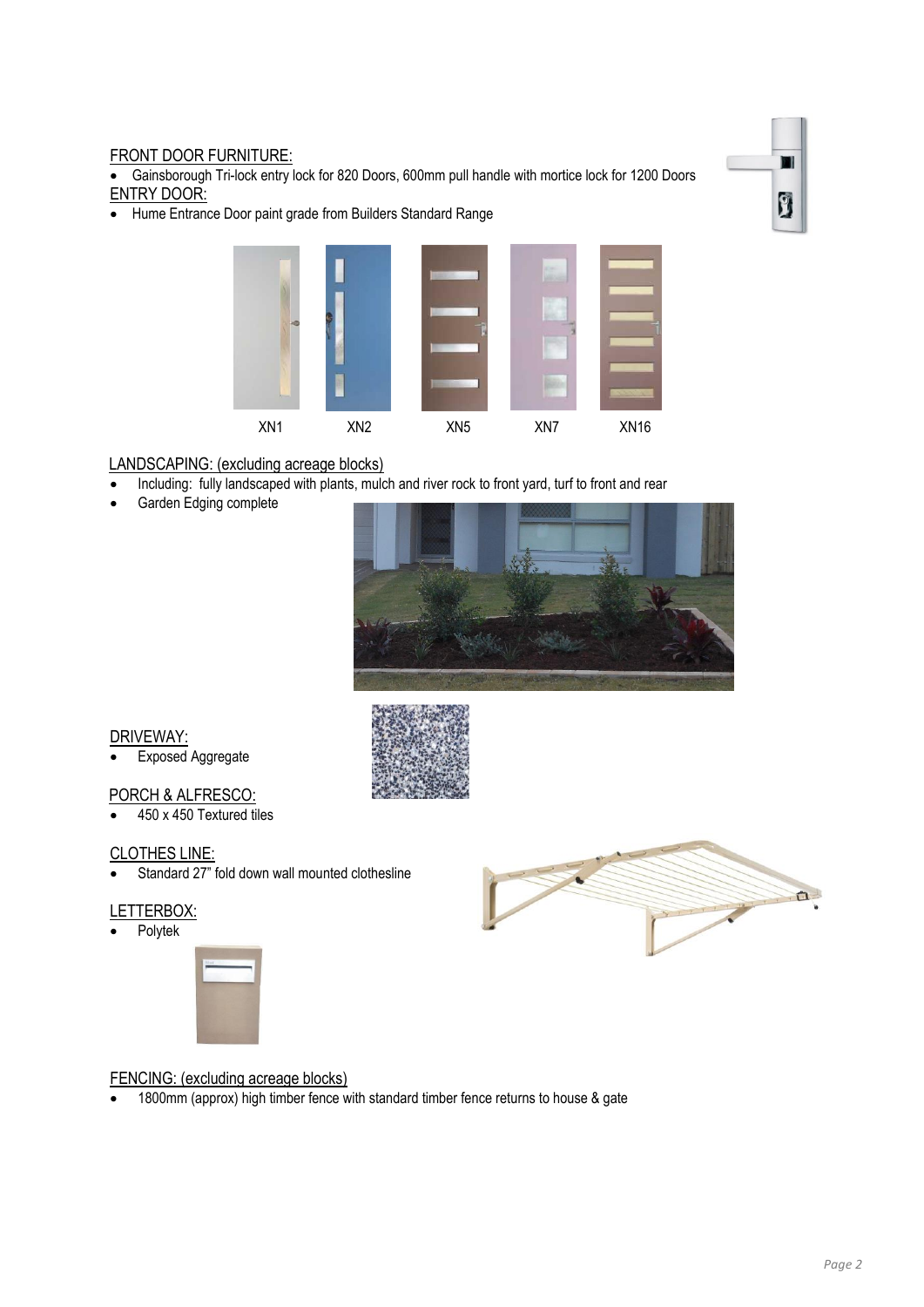## INTERIOR:

#### INTERIOR DOORS:

- Hume Redicote Painted Flush Panel doors
- 2040mm high to 2400mm ceiling heights as located on plans
- Privacy locks to Main bedroom, Bathrooms, W.C.
- Architrave: 42mm x 12mm, Skirting 68mm x 12mm
- Gainsborough Lever Handles
- DS2 Series plastic Door Catches and 75mm cushion series in wet areas

#### PLASTERBOARD:

- To be supplied and installed in accordance with current Australian standards
- 90mm cove cornice
- Ceiling and walls 10mm plasterboard
- Wet area walls 10mm green board or 6mm villa board

#### WINDOW DRESSINGS:

• Standard colour Vertical Blinds **OR** Roller Blinds to all sliding doors and windows (excluding laundry, bathroom, WC, ensuite, powder and garage)

#### WARDROBES & LINEN CUPBOARDS:

- Chrome Mirror Doors to bedrooms (where specified)
- 1x Melamine painted top shelf with chrome hanging rail to bedrooms
- White Birch vinyl sliders with aluminium frames to Linen (where specified)
- 4 x Melamine painted shelves to Linen

#### AIR CONDITIONING:

• Split Air Conditioner System to Living Room & Bedroom 1

#### ELECTRICAL, LIGHTING & FANS:

- (All Light Switches and GPO covers are HPM Standard White)
- Double GPO's Internal, 1 Data Point, 1 USB internal power point
- Single GPO's Internal (fridge, range-hood, dishwasher, auto garage door, cook-top)
- T.V. Antenna
- T.V. points to Living Room & Bedroom 1
- Two (2) Telephone points (Pre-Wire only)
- NBN ready (if applicable to estate) (Pre-Wire only)
- Smoke Detectors (as per Australian Standard)
- Circuit Breakers and Earth Leakage device
- Fluorescent Lights to Kitchen and Garage
- Ceiling Light Fans to Bedrooms & Alfresco Ceiling Fans to Living Rooms & Bed 1
- LED Down-lights to Family & Meals rooms as well as Entry and each Hallway
- Exhaust Ceiling Fans to Ensuite and Bathroom
- Ceiling Light to Porch

#### • Three (3) external lights

#### KITCHEN APPLIANCES:

- 90cm Stainless Steel Gas Freestanding Oven
- 90cm Stainless Steel Canopy Range-hood
- Stainless Steel Dishwasher
- PLUMBING: Kitchen & Laundry
- 1 & 3/4 bowl stainless steel Kitchen Sink
- Sink Mixer for Kitchen and Laundry
- Laundry Tub & White Cabinet















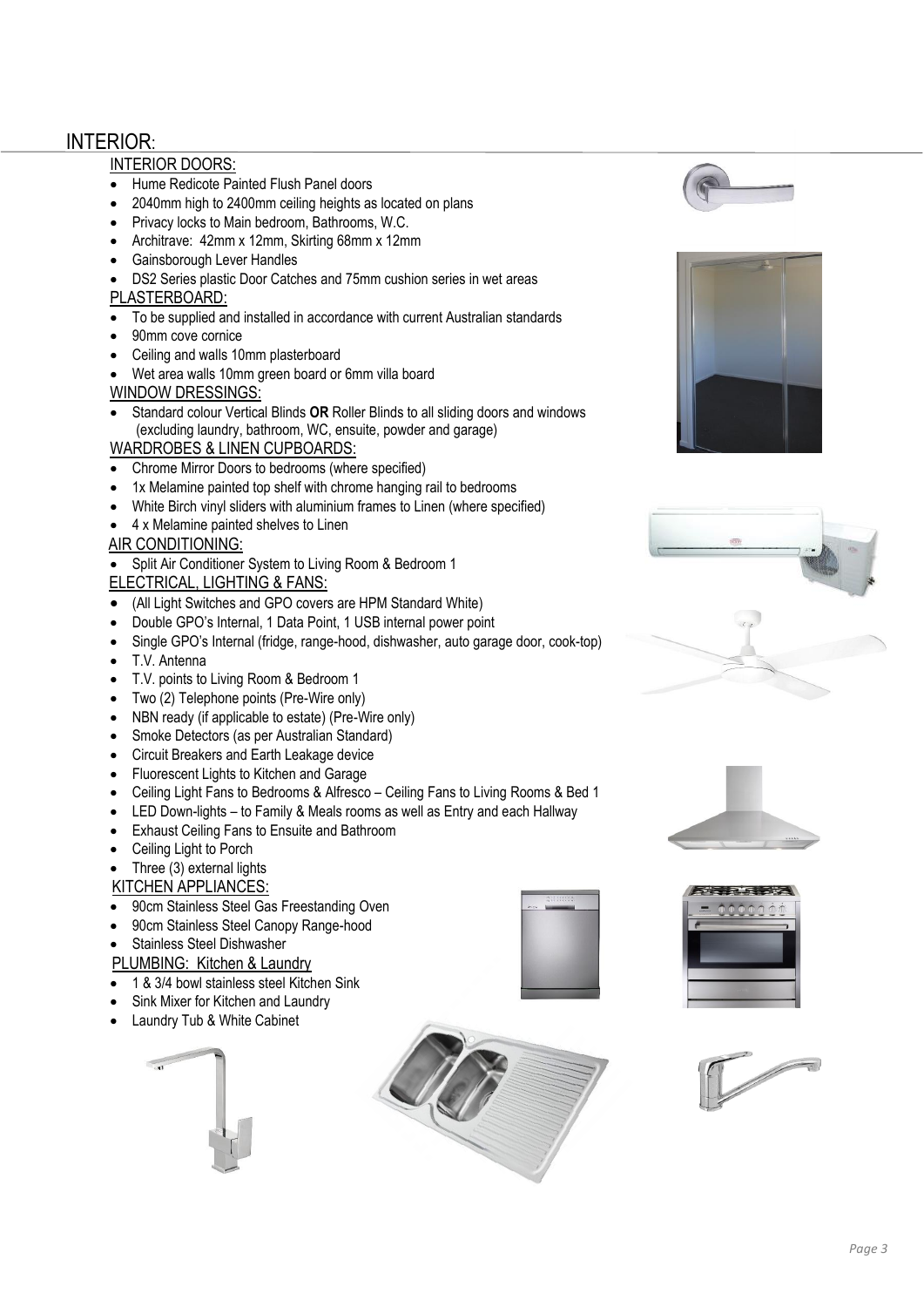#### PLUMBING: Bathroom & Ensuite

- Vitreous China, 1 tap hole Semi Recessed Basin
- Recline low profile bath
- Virtue Full China Suite Soft Closing (back to wall)
- Powder coated aluminium shower screens (clear laminated glass)





- Mirror to length of vanity
- C/P Basin Mixer
- C/P Wall Mixer
- C/P Bath Outlet
- Hand Shower on Rail
- Double Towel Rail
- Toilet Roll Holder